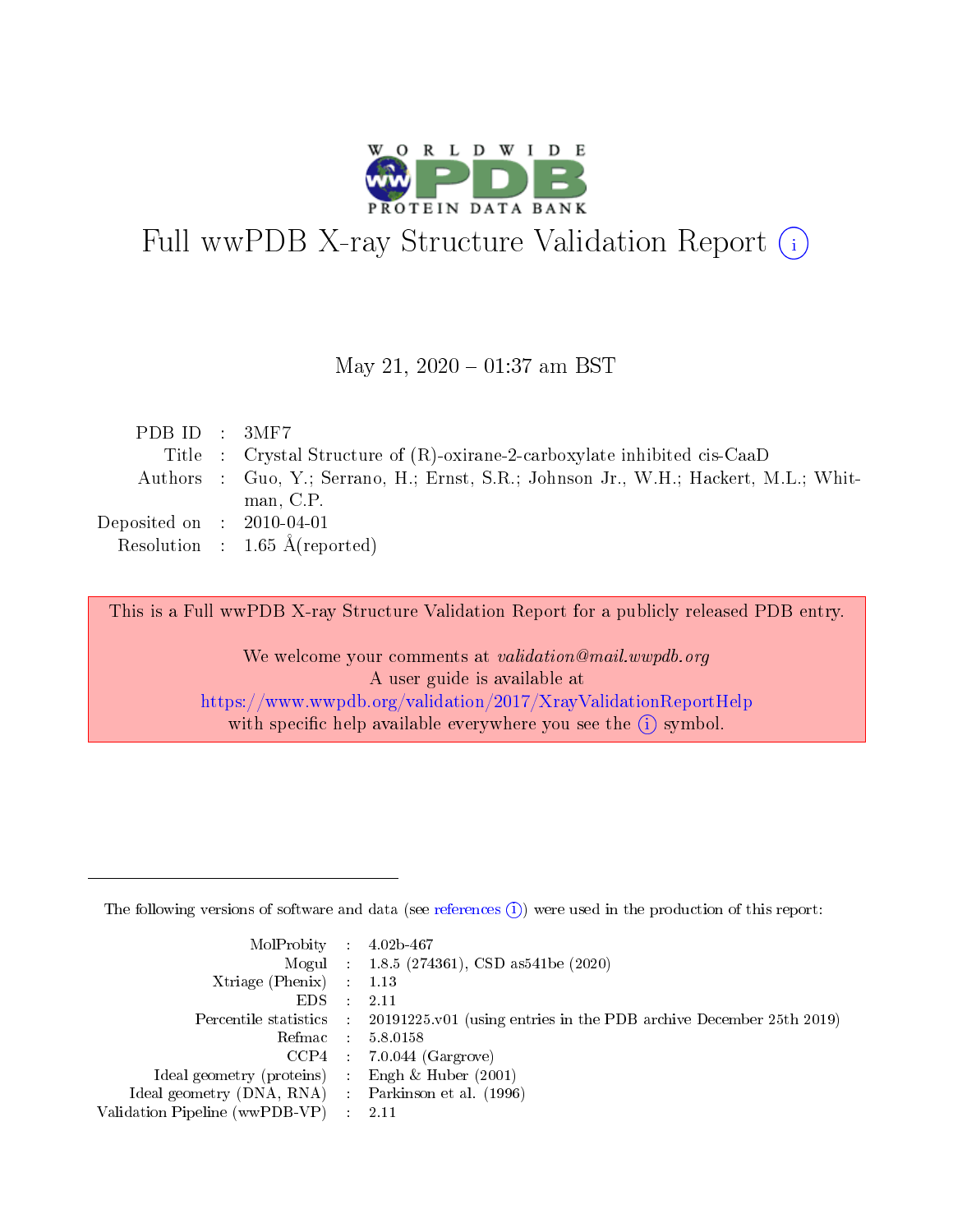## 1 [O](https://www.wwpdb.org/validation/2017/XrayValidationReportHelp#overall_quality)verall quality at a glance  $(i)$

The following experimental techniques were used to determine the structure: X-RAY DIFFRACTION

The reported resolution of this entry is 1.65 Å.

Percentile scores (ranging between 0-100) for global validation metrics of the entry are shown in the following graphic. The table shows the number of entries on which the scores are based.



| Metric                | Whole archive<br>$(\#\mathrm{Entries})$ | Similar resolution<br>$(\#\text{Entries},\, \text{resolution}\; \text{range}(\textup{\AA}))$ |  |  |
|-----------------------|-----------------------------------------|----------------------------------------------------------------------------------------------|--|--|
| $R_{free}$            | 130704                                  | $1827(1.66-1.66)$                                                                            |  |  |
| Clashscore            | 141614                                  | $1931(1.66-1.66)$                                                                            |  |  |
| Ramachandran outliers | 138981                                  | $1891(1.66-1.66)$                                                                            |  |  |
| Sidechain outliers    | 138945                                  | 1891 (1.66-1.66)                                                                             |  |  |
| RSRZ outliers         | 127900                                  | $1791(1.66-1.66)$                                                                            |  |  |

The table below summarises the geometric issues observed across the polymeric chains and their fit to the electron density. The red, orange, yellow and green segments on the lower bar indicate the fraction of residues that contain outliers for  $>=3, 2, 1$  and 0 types of geometric quality criteria respectively. A grey segment represents the fraction of residues that are not modelled. The numeric value for each fraction is indicated below the corresponding segment, with a dot representing fractions <=5% The upper red bar (where present) indicates the fraction of residues that have poor fit to the electron density. The numeric value is given above the bar.

| Mol | $\cap$ hain | Length | Quality of chain |    |  |     |  |  |
|-----|-------------|--------|------------------|----|--|-----|--|--|
|     |             |        | 4%               |    |  |     |  |  |
| л.  | . .         | 149    | 69%              | 7% |  | 21% |  |  |

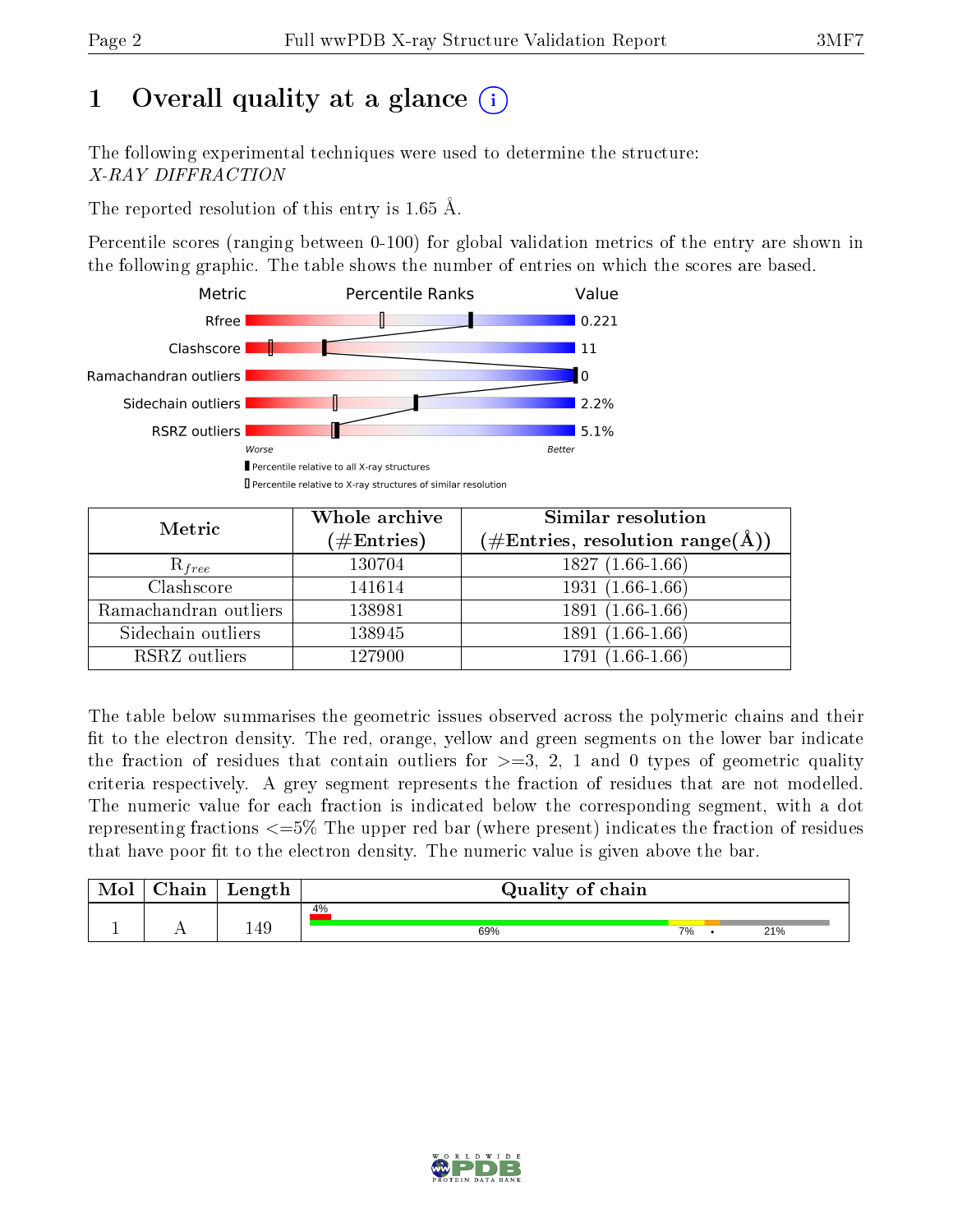## 2 Entry composition (i)

There are 2 unique types of molecules in this entry. The entry contains 1040 atoms, of which 0 are hydrogens and 0 are deuteriums.

In the tables below, the ZeroOcc column contains the number of atoms modelled with zero occupancy, the AltConf column contains the number of residues with at least one atom in alternate conformation and the Trace column contains the number of residues modelled with at most 2 atoms.

Molecule 1 is a protein called Cis-3-chloroacrylic acid dehalogenase.

| Mol | $\cap$ hain | $\perp$ Residues | $\rm\bf Atoms$ |     |     |  | $\text{ZeroOcc}$   AltConf   Trace |  |  |
|-----|-------------|------------------|----------------|-----|-----|--|------------------------------------|--|--|
|     |             | 118              | ota.<br>923    | 580 | 169 |  |                                    |  |  |

• Molecule 2 is water.

|  | $\text{Mol}$   Chain   Residues | Atoms                  | $^\mathrm{+}$ ZeroOcc $\mathrm{~\vert}$ AltConf $\mathrm{~\vert}$ |  |
|--|---------------------------------|------------------------|-------------------------------------------------------------------|--|
|  | 117                             | Total<br>$-117$<br>117 |                                                                   |  |

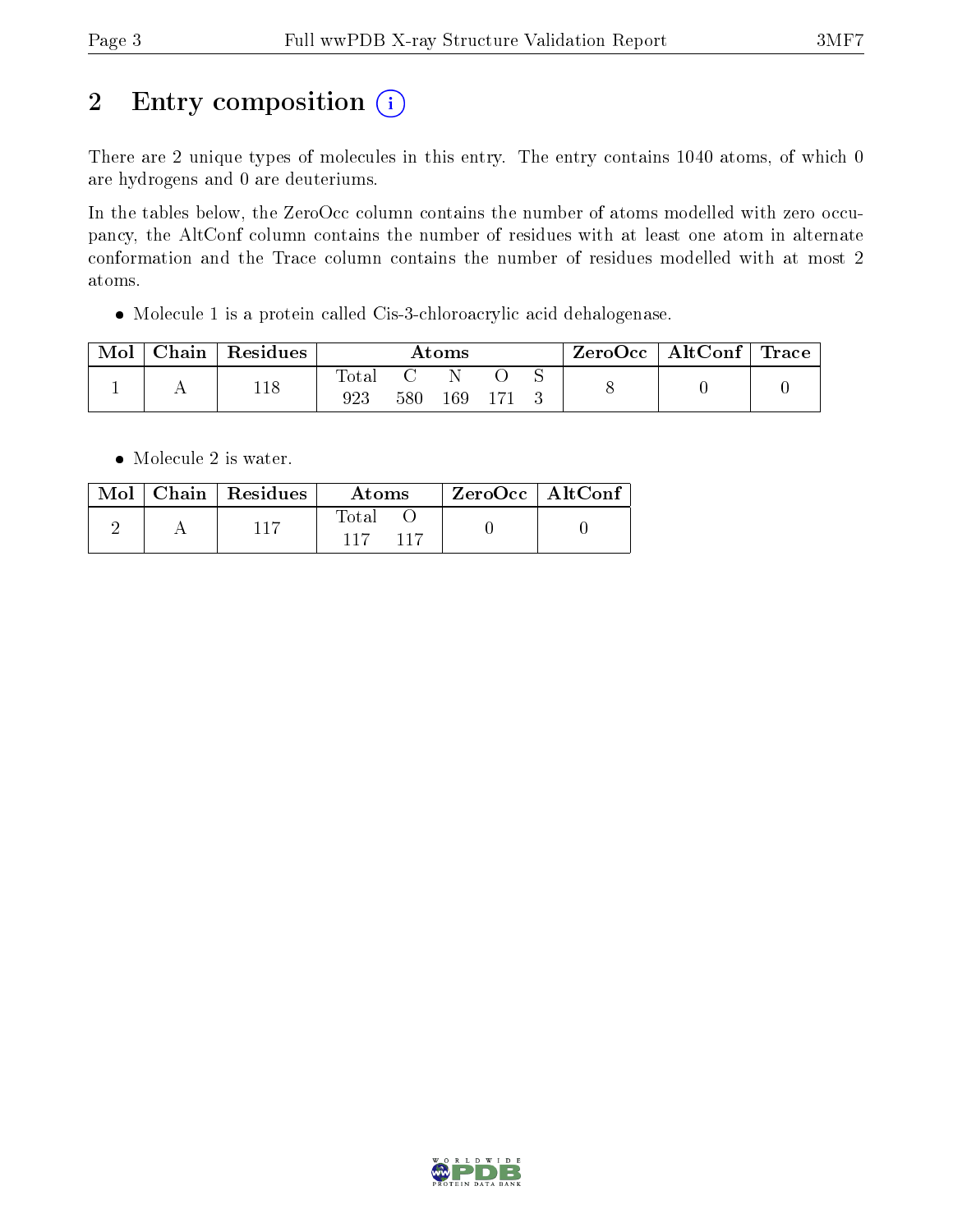## 3 Residue-property plots  $(i)$

These plots are drawn for all protein, RNA and DNA chains in the entry. The first graphic for a chain summarises the proportions of the various outlier classes displayed in the second graphic. The second graphic shows the sequence view annotated by issues in geometry and electron density. Residues are color-coded according to the number of geometric quality criteria for which they contain at least one outlier: green  $= 0$ , yellow  $= 1$ , orange  $= 2$  and red  $= 3$  or more. A red dot above a residue indicates a poor fit to the electron density (RSRZ  $> 2$ ). Stretches of 2 or more consecutive residues without any outlier are shown as a green connector. Residues present in the sample, but not in the model, are shown in grey.

• Molecule 1: Cis-3-chloroacrylic acid dehalogenase



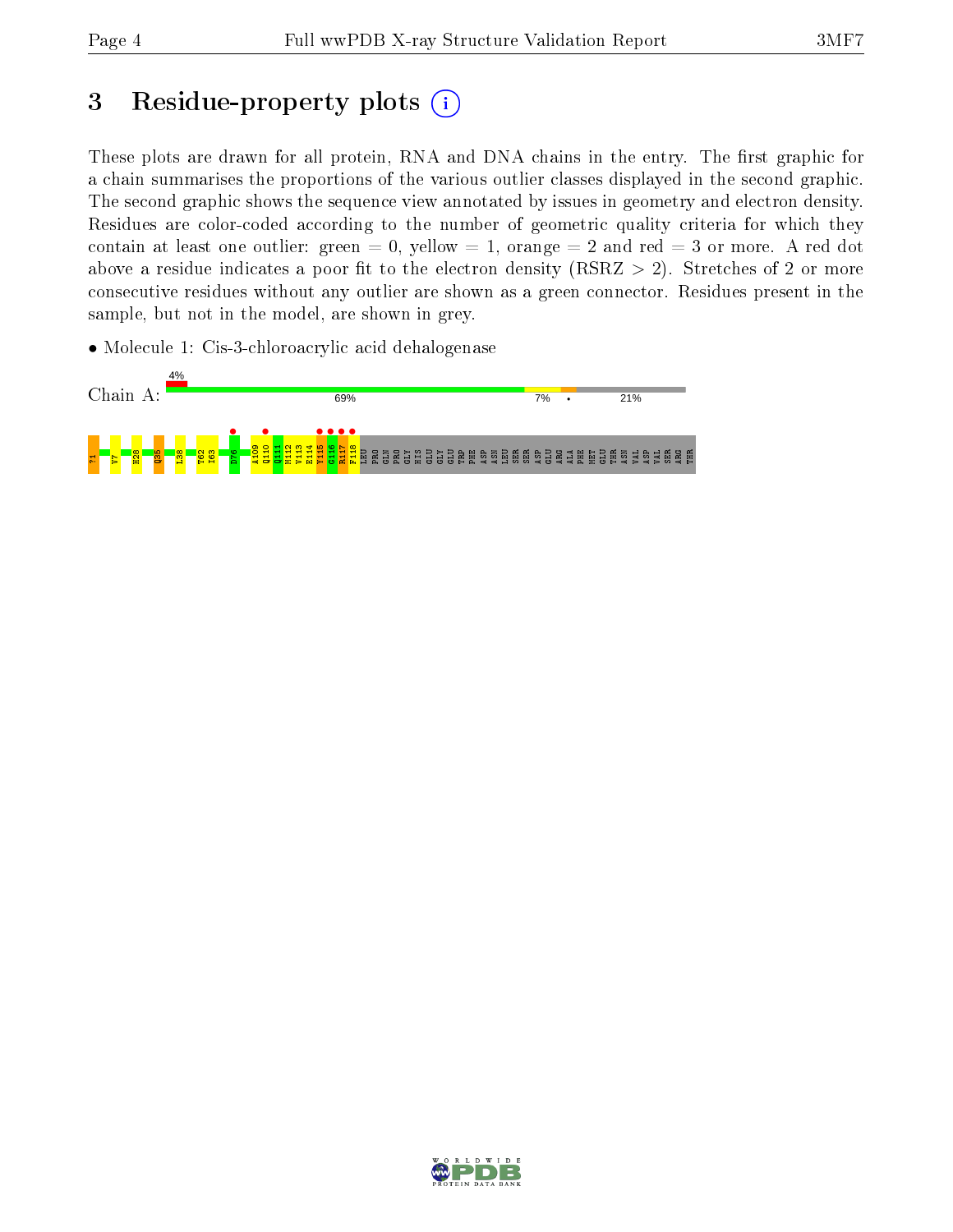## 4 Data and refinement statistics  $(i)$

| Property                                                             | Value                                           | Source     |
|----------------------------------------------------------------------|-------------------------------------------------|------------|
| Space group                                                          | I 2 3                                           | Depositor  |
| Cell constants                                                       | 96.78Å<br>96.78Å<br>96.78Å                      |            |
| a, b, c, $\alpha$ , $\beta$ , $\gamma$                               | $90.00^\circ$<br>$90.00^\circ$<br>$90.00^\circ$ | Depositor  |
| Resolution $(A)$                                                     | $-1.65$<br>50.00                                | Depositor  |
|                                                                      | 14.93<br>$-1.65$                                | <b>EDS</b> |
| % Data completeness                                                  | $98.2(50.00-1.65)$                              | Depositor  |
| (in resolution range)                                                | 98.3 (14.93-1.65)                               | <b>EDS</b> |
| $R_{merge}$                                                          | 0.06                                            | Depositor  |
| $\mathrm{R}_{sym}$                                                   | (Not available)                                 | Depositor  |
| $\sqrt{I/\sigma}(I) > 1$                                             | 3.65 (at $1.65\text{\AA}$ )                     | Xtriage    |
| Refinement program                                                   | REFMAC 5.2.0019                                 | Depositor  |
|                                                                      | $\overline{0.186}$ ,<br>0.222                   | Depositor  |
| $R, R_{free}$                                                        | 0.189<br>0.221                                  | DCC        |
| $R_{free}$ test set                                                  | 935 reflections $(5.21\%)$                      | wwPDB-VP   |
| Wilson B-factor $(A^2)$                                              | 9.3                                             | Xtriage    |
| Anisotropy                                                           | 0.000                                           | Xtriage    |
| Bulk solvent $k_{sol}(e/\mathring{A}^3)$ , $B_{sol}(\mathring{A}^2)$ | $0.46$ , $57.5$                                 | <b>EDS</b> |
| L-test for twinning <sup>2</sup>                                     | $< L >$ = 0.49, $< L2$ = 0.32                   | Xtriage    |
| Estimated twinning fraction                                          | $0.035$ for $-l,-k,-h$                          | Xtriage    |
| $F_o, F_c$ correlation                                               | 0.94                                            | <b>EDS</b> |
| Total number of atoms                                                | 1040                                            | wwPDB-VP   |
| Average B, all atoms $(A^2)$                                         | 9.0                                             | wwPDB-VP   |

Xtriage's analysis on translational NCS is as follows: The largest off-origin peak in the Patterson function is  $4.36\%$  of the height of the origin peak. No significant pseudotranslation is detected.

<sup>&</sup>lt;sup>2</sup>Theoretical values of  $\langle |L| \rangle$ ,  $\langle L^2 \rangle$  for acentric reflections are 0.5, 0.333 respectively for untwinned datasets, and 0.375, 0.2 for perfectly twinned datasets.



<span id="page-4-1"></span><span id="page-4-0"></span><sup>1</sup> Intensities estimated from amplitudes.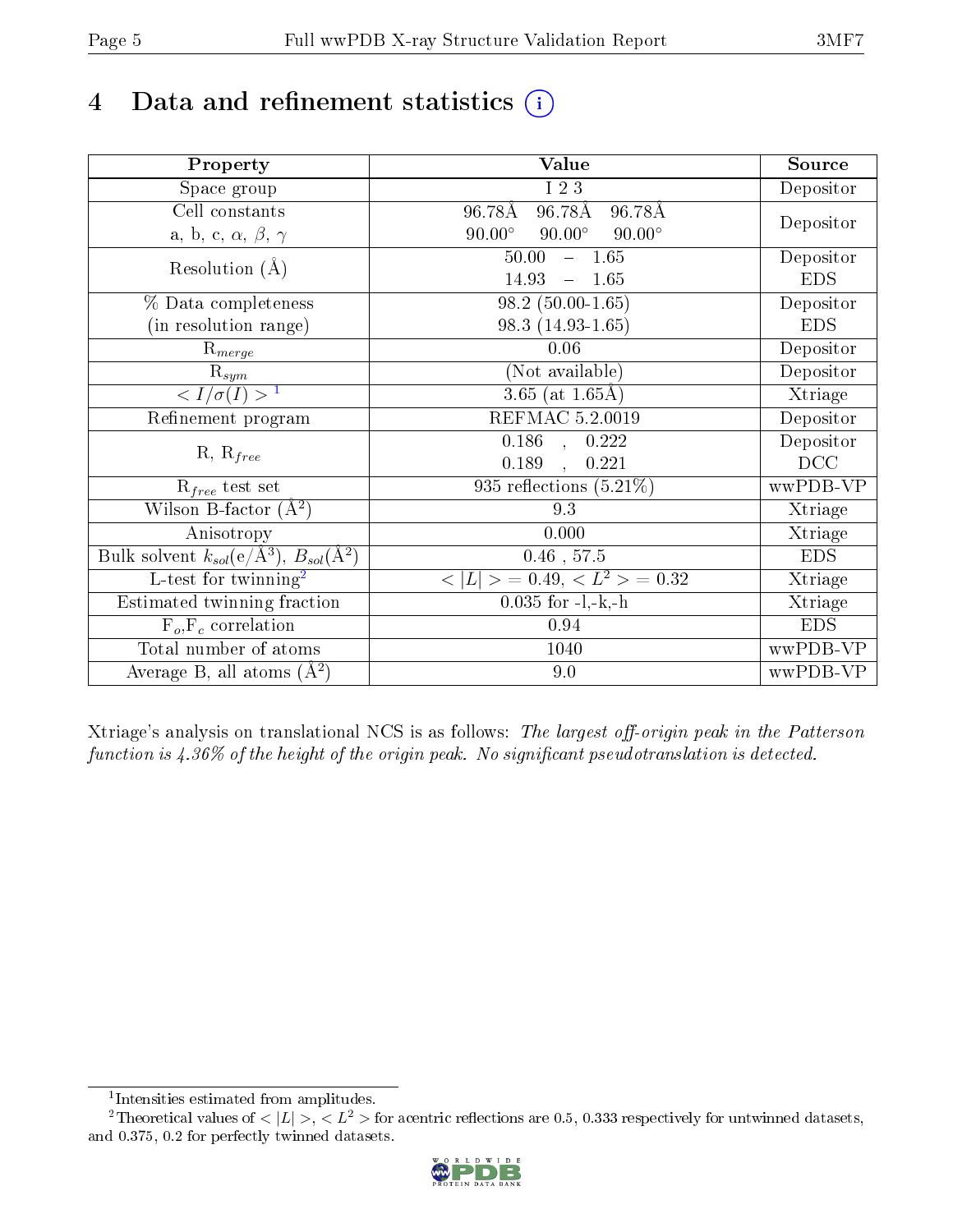## 5 Model quality  $(i)$

### 5.1 Standard geometry  $(i)$

Bond lengths and bond angles in the following residue types are not validated in this section: PR4

The Z score for a bond length (or angle) is the number of standard deviations the observed value is removed from the expected value. A bond length (or angle) with  $|Z| > 5$  is considered an outlier worth inspection. RMSZ is the root-mean-square of all Z scores of the bond lengths (or angles).

| $Mol$   Chain |      | Bond lengths                   | Bond angles |                    |  |
|---------------|------|--------------------------------|-------------|--------------------|--|
|               |      | RMSZ $\mid \#Z \mid >5$   RMSZ |             | $\# Z  > 5$        |  |
|               | 0.53 | 0/929                          | 0.76        | $7/1256$ $(0.6\%)$ |  |

Chiral center outliers are detected by calculating the chiral volume of a chiral center and verifying if the center is modelled as a planar moiety or with the opposite hand.A planarity outlier is detected by checking planarity of atoms in a peptide group, atoms in a mainchain group or atoms of a sidechain that are expected to be planar.

|  | $\mid$ Mol $\mid$ Chain $\mid$ #Chirality outliers $\mid$ #Planarity outliers $\mid$ |
|--|--------------------------------------------------------------------------------------|
|  |                                                                                      |

There are no bond length outliers.

All (7) bond angle outliers are listed below:

| Mol | Chain | Res | <b>Type</b> | Atoms       | Z       | Observed $(°)$ | $\text{Ideal}({}^o)$ |
|-----|-------|-----|-------------|-------------|---------|----------------|----------------------|
|     |       | 117 | $\rm{ARG}$  | $O-C-N$     | 8.20    | 135.82         | 122.70               |
|     |       | 117 | ARG         | $CA-C-N$    | $-6.49$ | 102.91         | 117.20               |
|     |       | 115 | TYR.        | $CB-CA-C$   | 6.30    | 122.99         | 110.40               |
|     |       | 115 | TYR.        | $CB-CG-CD1$ | $-5.59$ | 117.65         | 121.00               |
|     |       | 115 | TYR.        | $CA$ -CB-CG | 5.40    | 123.65         | 113.40               |
|     | А     | 115 | TYR.        | $N-CA-CB$   | $-5.28$ | 101.10         | 110.60               |
|     |       | 115 | TYR.        | $CB-CG-CD2$ | 5.28    | 124.17         | 121.00               |

There are no chirality outliers.

All (1) planarity outliers are listed below:

| $\overline{\text{Mol}}$   Chain   Res   Type |  | Group     |
|----------------------------------------------|--|-----------|
|                                              |  | Mainchain |

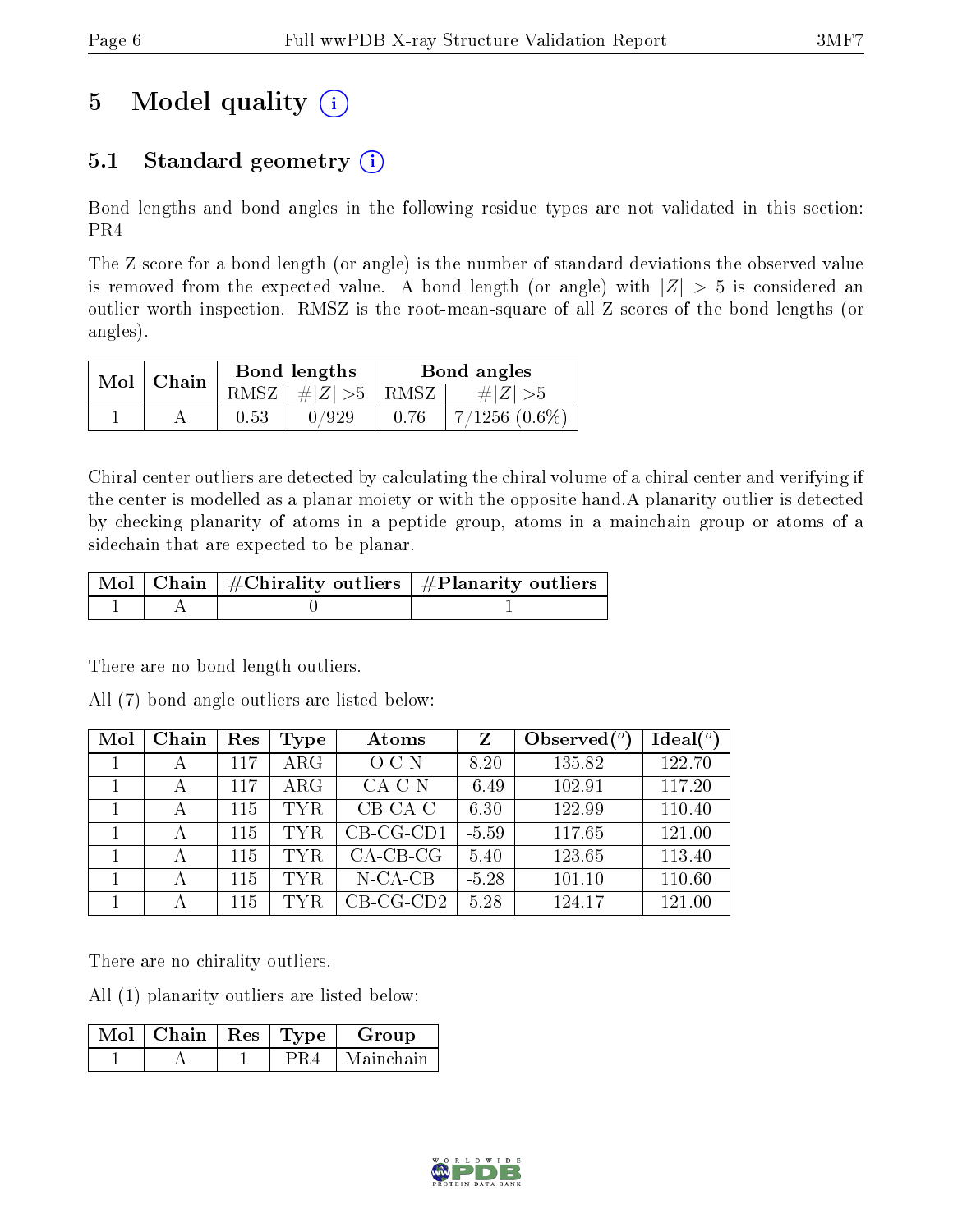### 5.2 Too-close contacts  $(i)$

In the following table, the Non-H and H(model) columns list the number of non-hydrogen atoms and hydrogen atoms in the chain respectively. The H(added) column lists the number of hydrogen atoms added and optimized by MolProbity. The Clashes column lists the number of clashes within the asymmetric unit, whereas Symm-Clashes lists symmetry related clashes.

| Mol |      |  |          | Chain   Non-H   H(model)   H(added)   Clashes   Symm-Clashes |
|-----|------|--|----------|--------------------------------------------------------------|
|     |      |  | ാ $\cap$ |                                                              |
|     |      |  |          |                                                              |
|     | 1040 |  |          |                                                              |

The all-atom clashscore is defined as the number of clashes found per 1000 atoms (including hydrogen atoms). The all-atom clashscore for this structure is 11.

All (20) close contacts within the same asymmetric unit are listed below, sorted by their clash magnitude.

| Atom-1             | Atom-2             | Interatomic    | Clash              |
|--------------------|--------------------|----------------|--------------------|
|                    |                    | distance $(A)$ | $(\AA)$<br>overlap |
| 1: A:114: GLU:OE1  | 1:A:117:ARG:HD3    | 1.16           | 1.24               |
| 1: A:114: GLU:OE1  | 1:A:117:ARG:CD     | 2.05           | 1.04               |
| 1: A: 7: VAL: HB   | 2:A:236:HOH:O      | 1.60           | 1.00               |
| 1: A:62:THR:HG22   | 2:A:205:HOH:O      | 1.79           | 0.82               |
| 1: A:35: GLN:H     | 1: A:35: GLN: HE21 | 1.30           | 0.78               |
| 1:A:114:GLU:H      | 1:A:117:ARG:HB2    | 1.49           | 0.76               |
| 1: A:110: GLN:O    | 1: A:118: PHE:O    | 2.03           | 0.74               |
| 1:A:109:ALA:O      | 1:A:117:ARG:NH1    | 2.30           | 0.63               |
| 1:A:117:ARG:HG3    | 2: A:219: HOH:O    | 2.02           | 0.59               |
| 1: A:114: GLU:N    | 1:A:117:ARG:HB2    | 2.18           | 0.57               |
| 1: A:113: VAL:HG13 | 1:A:117:ARG:H      | 1.69           | 0.57               |
| 1:A:112:MET:O      | 1:A:117:ARG:CZ     | 2.53           | 0.56               |
| 1: A:35: GLN:H     | 1: A:35: GLN:NE2   | 2.03           | 0.54               |
| 1: A:63: ILE: HG23 | 2:A:236:HOH:O      | 2.10           | 0.52               |
| 1:A:117:ARG:NH2    | 2:A:214:HOH:O      | 2.43           | 0.52               |
| 1:A:114:GLU:O      | 1: A:115: TYR: C   | 2.49           | 0.50               |
| 1: A:113: VAL:HG13 | 1:A:117:ARG:N      | 2.30           | 0.47               |
| 1:A:113:VAL:HA     | 1:A:117:ARG:HB2    | 1.99           | 0.44               |
| 1: A:1:PR4:HG      | 1:A:28:HIS:CE1     | 2.54           | 0.43               |
| 1: A:62:THR:HG23   | 2:A:242:HOH:O      | 2.20           | 0.41               |

There are no symmetry-related clashes.

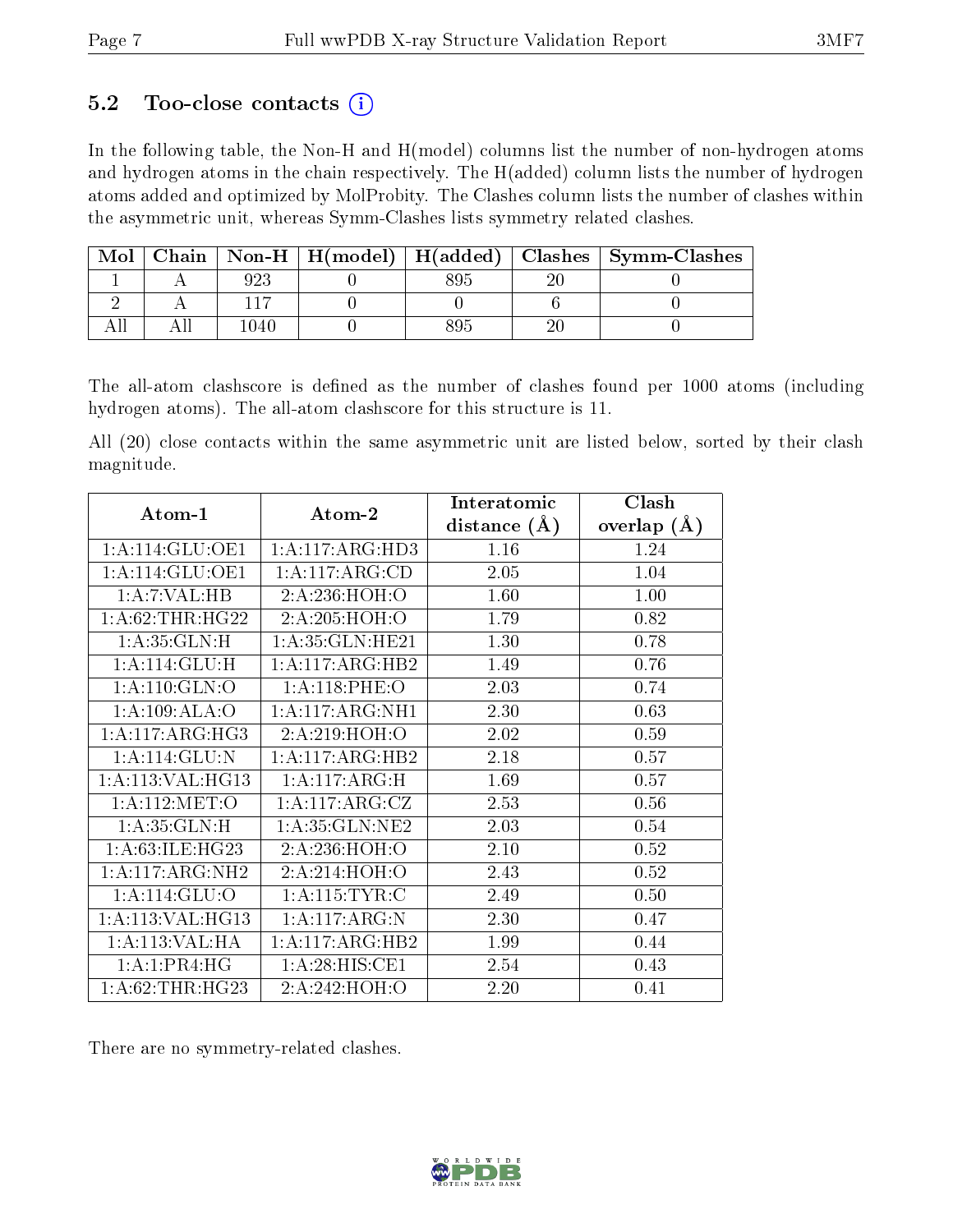### 5.3 Torsion angles (i)

#### 5.3.1 Protein backbone  $(i)$

In the following table, the Percentiles column shows the percent Ramachandran outliers of the chain as a percentile score with respect to all X-ray entries followed by that with respect to entries of similar resolution.

The Analysed column shows the number of residues for which the backbone conformation was analysed, and the total number of residues.

| $\mid$ Mol $\mid$ Chain $\mid$ | Analysed                                | Favoured   Allowed   Outliers   Percentiles |  |                         |  |
|--------------------------------|-----------------------------------------|---------------------------------------------|--|-------------------------|--|
|                                | $116/149$ (78\%)   114 (98\%)   2 (2\%) |                                             |  | $\vert$ 100 100 $\vert$ |  |

There are no Ramachandran outliers to report.

#### $5.3.2$  Protein sidechains  $(i)$

In the following table, the Percentiles column shows the percent sidechain outliers of the chain as a percentile score with respect to all X-ray entries followed by that with respect to entries of similar resolution.

The Analysed column shows the number of residues for which the sidechain conformation was analysed, and the total number of residues.

| Mol   Chain | Analysed   Rotameric   Outliers   Percentiles |          |         |  |
|-------------|-----------------------------------------------|----------|---------|--|
|             | $\mid 92/121 \; (76\%) \mid 90 \; (98\%)$     | $2(2\%)$ | $52$ 27 |  |

All (2) residues with a non-rotameric sidechain are listed below:

| Mol | Chain | Res | Type |
|-----|-------|-----|------|
|     |       | 3.F |      |
|     |       |     |      |

Some sidechains can be flipped to improve hydrogen bonding and reduce clashes. All (2) such sidechains are listed below:

| Mol | Chain | Res | Type   |
|-----|-------|-----|--------|
|     |       | 35  | ا تا ش |
|     |       |     |        |

#### $5.3.3$  RNA  $(i)$

There are no RNA molecules in this entry.

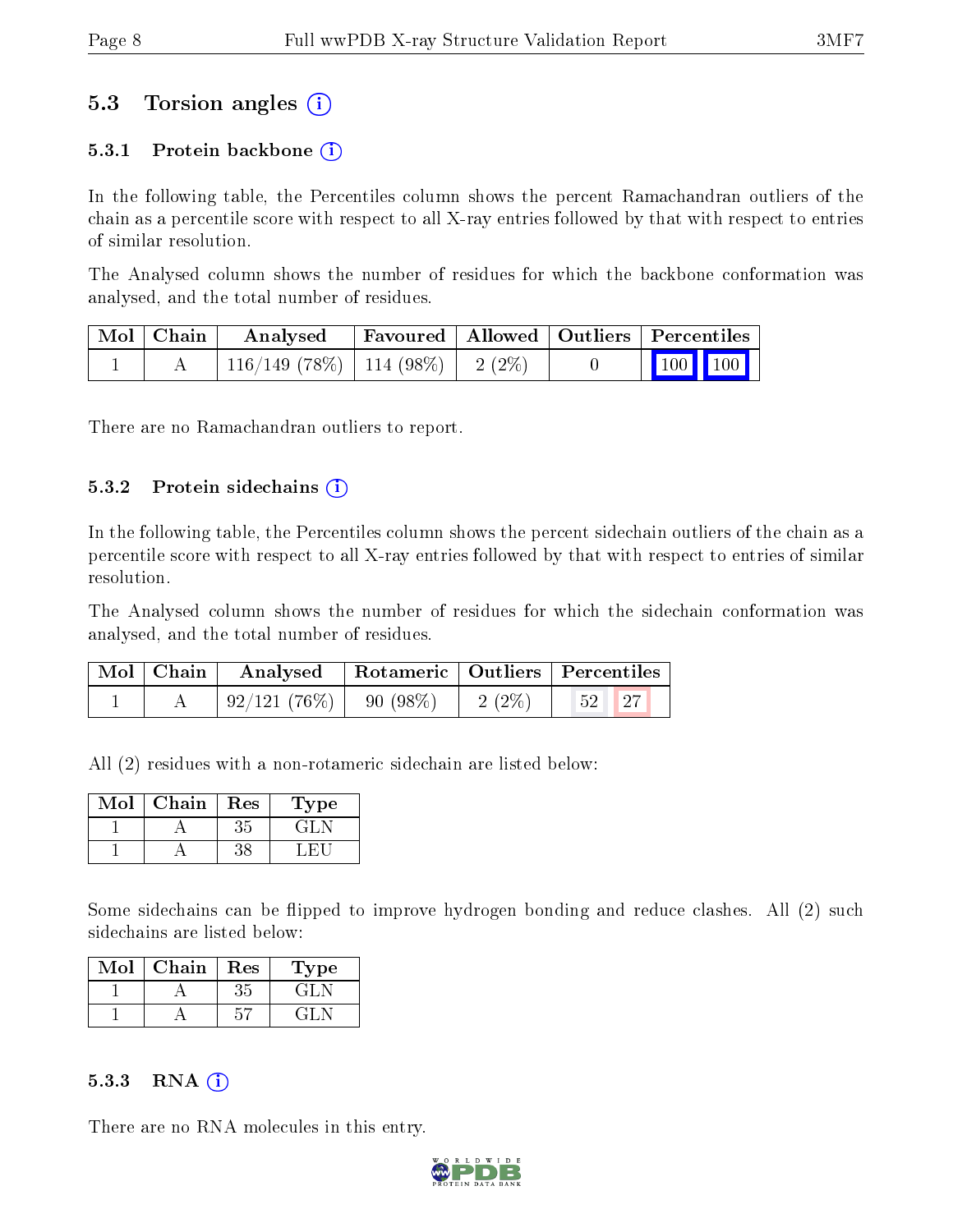### 5.4 Non-standard residues in protein, DNA, RNA chains (i)

1 non-standard protein/DNA/RNA residue is modelled in this entry.

In the following table, the Counts columns list the number of bonds (or angles) for which Mogul statistics could be retrieved, the number of bonds (or angles) that are observed in the model and the number of bonds (or angles) that are dened in the Chemical Component Dictionary. The Link column lists molecule types, if any, to which the group is linked. The Z score for a bond length (or angle) is the number of standard deviations the observed value is removed from the expected value. A bond length (or angle) with  $|Z| > 2$  is considered an outlier worth inspection. RMSZ is the root-mean-square of all Z scores of the bond lengths (or angles).

| Mol | Type            | Chain | Res | Link |           | Bond lengths             |    |        | Bond angles |           |
|-----|-----------------|-------|-----|------|-----------|--------------------------|----|--------|-------------|-----------|
|     |                 |       |     |      |           | $\mathrm{Counts}$   RMSZ | #Z | Counts | RMSZ        | $\pm  Z $ |
|     | PR <sub>4</sub> |       |     |      | 9, 13, 14 | 0.67                     |    | .19    |             | $2(18\%)$ |

In the following table, the Chirals column lists the number of chiral outliers, the number of chiral centers analysed, the number of these observed in the model and the number defined in the Chemical Component Dictionary. Similar counts are reported in the Torsion and Rings columns. '-' means no outliers of that kind were identified.

|     |  |  | Mol   Type   Chain   Res   Link   Chirals   Torsions   Rings |  |
|-----|--|--|--------------------------------------------------------------|--|
| PR4 |  |  | $1/4/20/22$   $0/1/1/1$                                      |  |

There are no bond length outliers.

All (2) bond angle outliers are listed below:

| Mol | $\mid$ Chain $\mid$ Res $\mid$ Type |     | Atoms                       |         | Observed( $^{\circ}$ )   Ideal( $^{\circ}$ ) |        |
|-----|-------------------------------------|-----|-----------------------------|---------|----------------------------------------------|--------|
|     |                                     | PR4 | - C-CA-N                    | l -7 76 | 105.29                                       | 112.32 |
|     |                                     | PR4 | $\mid$ CB-CA-C $\mid$ -3.37 |         | $108.07\,$                                   | 119.7  |

There are no chirality outliers.

All (1) torsion outliers are listed below:

| $\Delta$ Mol $\parallel$ Chain $\parallel$ Res $\parallel$ Type $\perp$ |  | Atoms         |
|-------------------------------------------------------------------------|--|---------------|
|                                                                         |  | N-CAR-CAC-CAD |

There are no ring outliers.

1 monomer is involved in 1 short contact:

|  |  | Mol   Chain   Res   Type   Clashes   Symm-Clashes |
|--|--|---------------------------------------------------|
|  |  |                                                   |

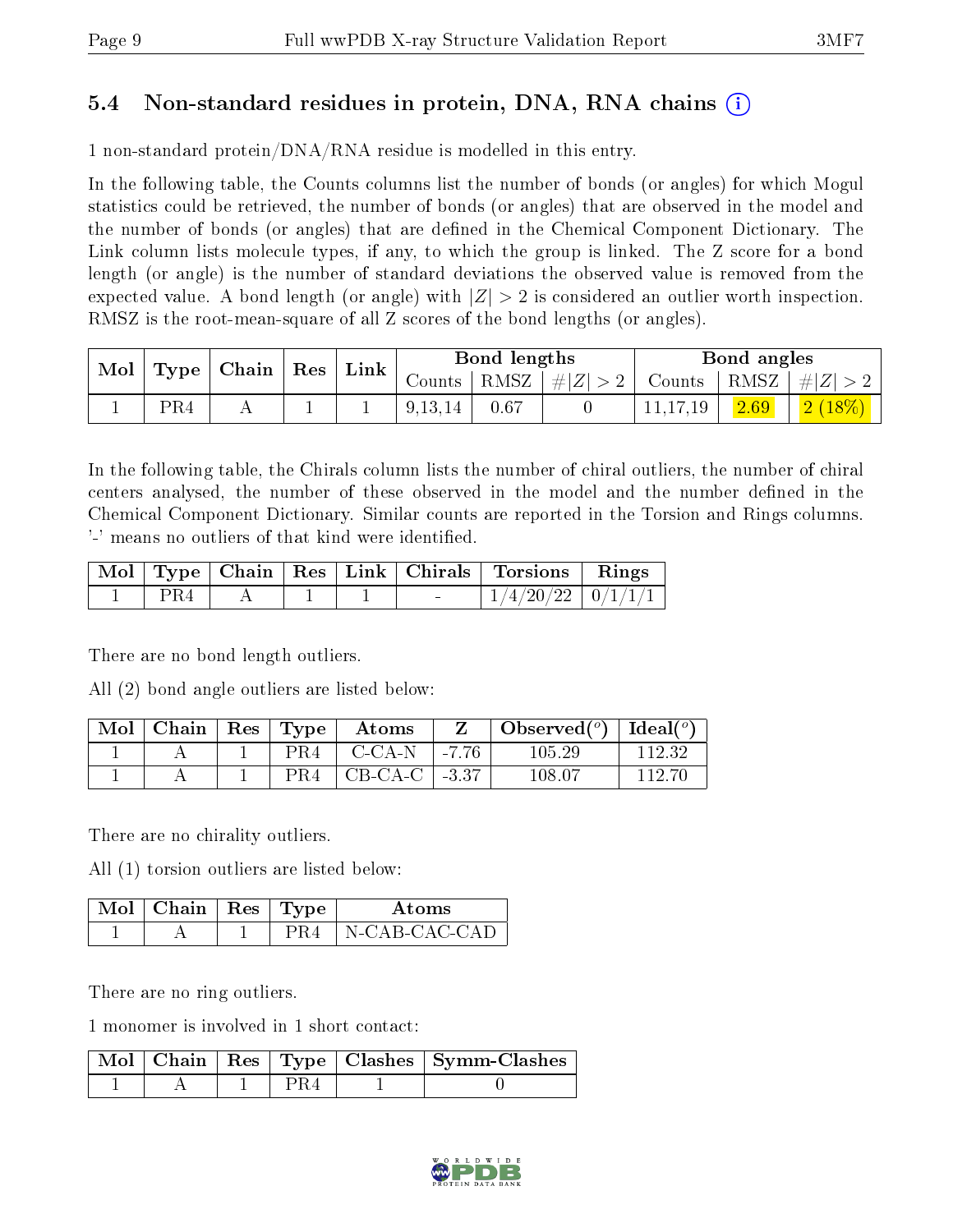#### 5.5 Carbohydrates (i)

There are no carbohydrates in this entry.

### 5.6 Ligand geometry  $(i)$

There are no ligands in this entry.

#### 5.7 [O](https://www.wwpdb.org/validation/2017/XrayValidationReportHelp#nonstandard_residues_and_ligands)ther polymers  $(i)$

There are no such residues in this entry.

#### 5.8 Polymer linkage issues  $(i)$

There are no chain breaks in this entry.

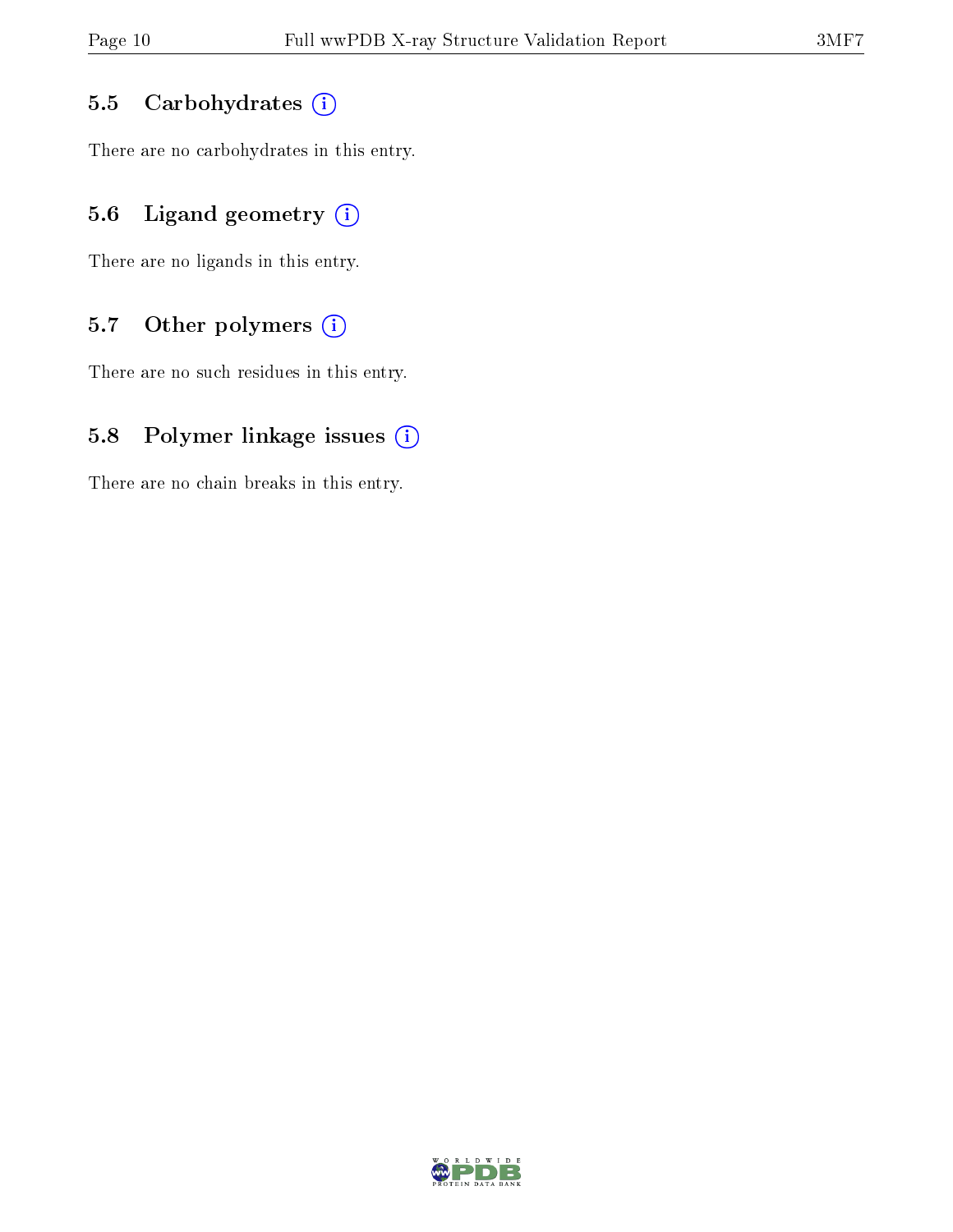### 6 Fit of model and data  $\left( \cdot \right)$

### 6.1 Protein, DNA and RNA chains (i)

In the following table, the column labelled  $#RSRZ>2'$  contains the number (and percentage) of RSRZ outliers, followed by percent RSRZ outliers for the chain as percentile scores relative to all X-ray entries and entries of similar resolution. The OWAB column contains the minimum, median,  $95<sup>th</sup>$  percentile and maximum values of the occupancy-weighted average B-factor per residue. The column labelled  $Q< 0.9$  lists the number of (and percentage) of residues with an average occupancy less than 0.9.

| $\mid$ Mol $\mid$ Chain $\mid$ | Analysed                  | $^{-1} <$ $\rm{RSRZ}$ $>$ $^{-1}$ | $\#\text{RSRZ}\text{>2}$ | $\mid$ OWAB(Å <sup>2</sup> ) $\mid$ Q<0.9 |  |
|--------------------------------|---------------------------|-----------------------------------|--------------------------|-------------------------------------------|--|
|                                | $\pm 117/149$ (78%) $\pm$ | $-0.03$                           |                          |                                           |  |

All (6) RSRZ outliers are listed below:

| Mol | Chain | Res | <b>Type</b> | <b>RSRZ</b> |
|-----|-------|-----|-------------|-------------|
|     |       | 118 | PHE         | 11.0        |
|     |       | 117 | $\rm{ARG}$  | 5.8         |
|     |       | 115 | TYR.        | 3.9         |
|     |       | 116 | <b>GLY</b>  | 3.0         |
|     |       | 110 | <b>GLN</b>  | 2.3         |
|     |       | 76  | <b>ASP</b>  | 21          |

### 6.2 Non-standard residues in protein, DNA, RNA chains (i)

In the following table, the Atoms column lists the number of modelled atoms in the group and the number defined in the chemical component dictionary. The B-factors column lists the minimum, median,  $95<sup>th</sup>$  percentile and maximum values of B factors of atoms in the group. The column labelled  $^{\circ}Q<0.9'$  lists the number of atoms with occupancy less than 0.9.

|     |  |                |                                       | $\mid$ Mol $\mid$ Type $\mid$ Chain $\mid$ Res $\mid$ Atoms $\mid$ RSCC $\mid$ RSR $\mid$ B-factors(A <sup>2</sup> ) $\mid$ Q<0.9 |  |
|-----|--|----------------|---------------------------------------|-----------------------------------------------------------------------------------------------------------------------------------|--|
| PR4 |  | $13/14$   0.95 | $\begin{array}{c c} 0.08 \end{array}$ | 5,5,8,9                                                                                                                           |  |

### 6.3 Carbohydrates (i)

There are no carbohydrates in this entry.

### $6.4$  Ligands  $(i)$

There are no ligands in this entry.